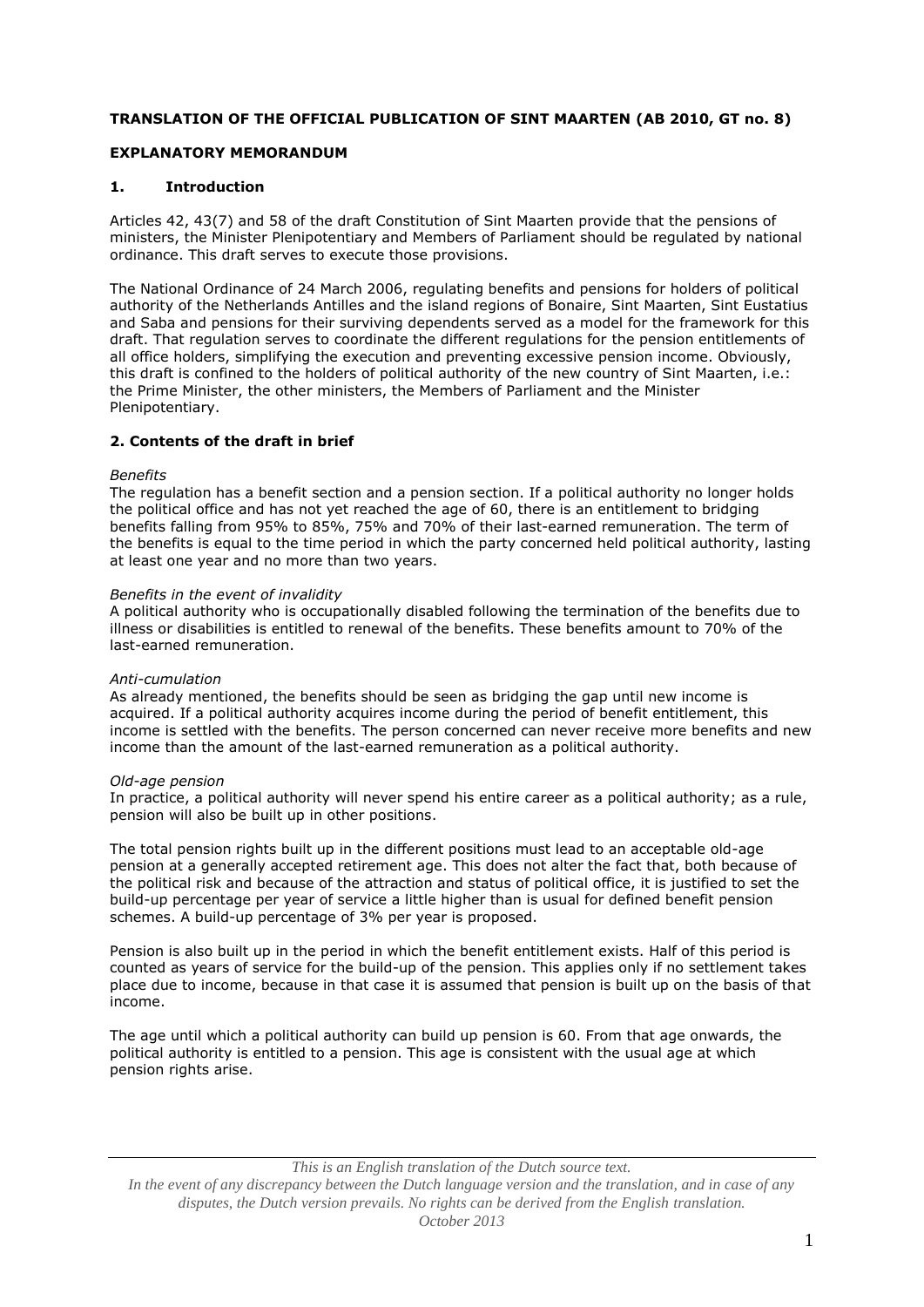The pension rights are associated with the different categories in which political authorities can serve (minister, Member of Parliament and Minister Plenipotentiary). A pension is built up in each category over the period in which office was held in that category, on one of more occasions.

In the period in which the old-age pension is paid out, there is no anti-cumulation regulation for income from employment or other pensions. The pension is deemed to have been earned and built up over a particular period of the working life. Possibly together with the build-up of other pensions over other working periods, this gives rise to a pension that reflects the total working period.

The future and commenced pensions are adjusted in accordance with changes in the remuneration for civil servants with a view to inflation-proofing and index-linking of that remuneration. In the calculation of the pension, the right to the statutory old-age pension is taken into account with the aid of a franchise.

# *Surviving dependent's pension and orphans' pension*

The surviving dependents pension and orphans' pension are largely similar to the surviving dependent's and orphans' pensions for civil servants. Consequently, these pension rights differ little in terms of entitlements, scale and duration from the rights that could be built up on the basis of other schemes.

# In brief, the rights are as follows:

Surviving dependent's of deceased political authorities, i.e. their spouses, are entitled to a surviving dependent's pension amounting to 70% of the old-age pension. If the political authority is aged less than 60 at the time of decease, the surviving dependent's pension is based on the pension determined at the time when the deceased would have reached the age of 60. Decease during the period of benefit entitlement affords the right to add the years up to the age of 60 to the years of service, to the extent that the years of service were added at the time of decease.

For a surviving dependent to whom the political authority was married, there is a right to a special surviving dependent's pension to the extent that the marriage coincided with the period in which the political authority was in office, was entitled to benefits or was retired.

Children left by the deceased who are aged less than 18, and in some cases, less than 25, have a right to an orphans' pension. This concerns children with whom the deceased had a family-law relationship and children for whom the deceased had maintenance obligations or responsibility for foster care.

The orphans' pension for the child of the deceased parent amounts to 14% of the old-age pension and 28% for a 'full' orphan.

The total surviving dependent's and orphans' pension amounts to a maximum of the amount of the old-age pension.

### *Death benefits*

Surviving dependents of deceased political authorities with rights to benefits and of retired political authorities are entitled to a lump sum benefit amounting to twice the monthly benefits or the monthly pension, respectively.

# **3. Operation of the scheme**

Responsibility for the operation of this regulation, involving the calculation, award and payment of the benefits and pensions, rests with the Governor, on the recommendation of the Minister of Finance.

# **4. Financing of the benefits and the pensions**

The amounts to be paid out in benefits and pensions are charged directly to the national budget. The Explanatory Memorandum of the Netherlands Antilles National Ordinance state that an expected sum of ANG120,000 for Sint Maarten must be paid out for pensions on an annual basis.

The burden of benefits and pensions on the budget is offset by income in the form of deductions from the remuneration of political authorities. These deductions are consistent with the deductions

*This is an English translation of the Dutch source text.*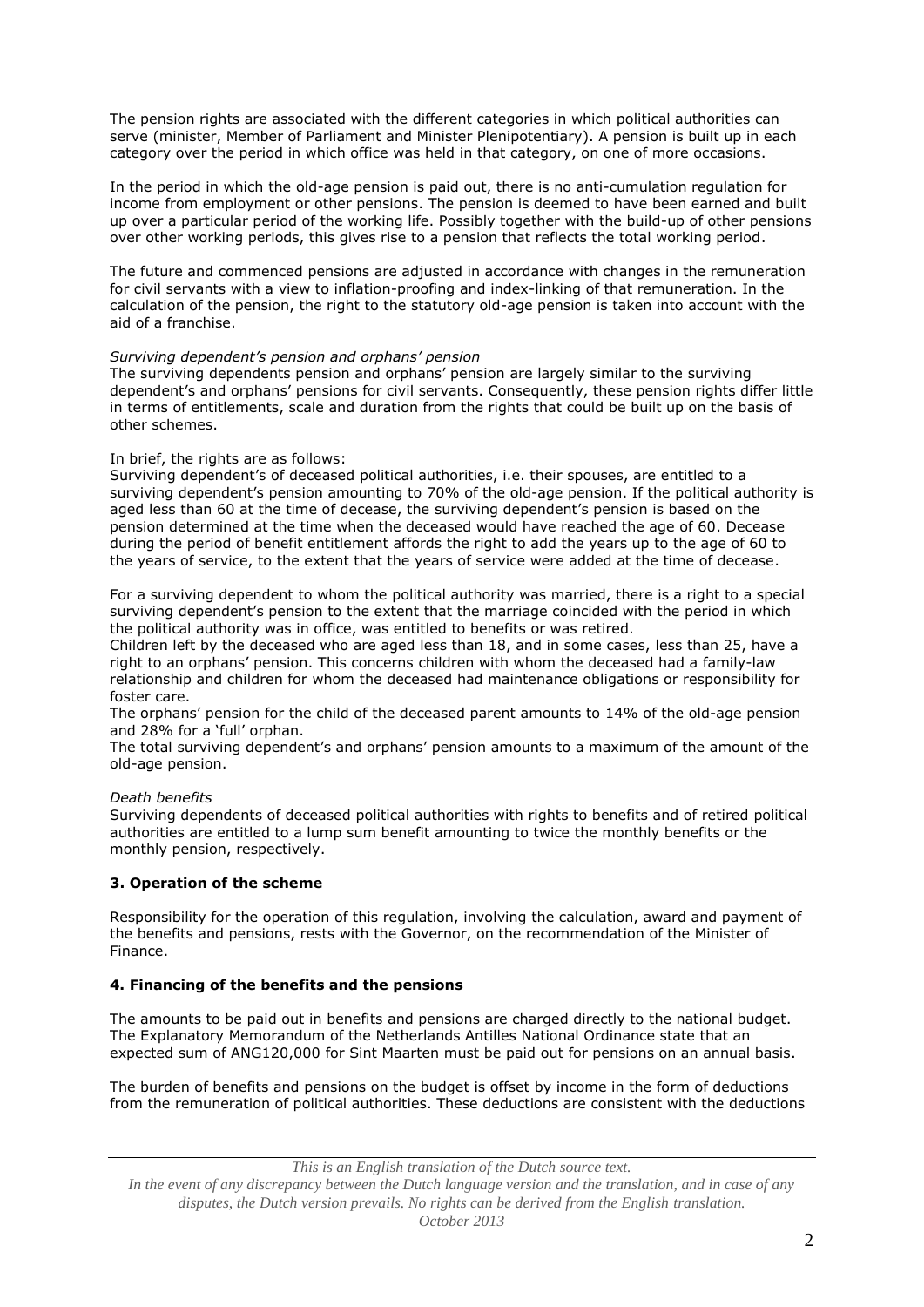from the salaries of civil servants for similar provisions to those regulated in this draft (i.e. illness, old age and decease). The precise design of these deductions will take place through further rules.

The deductions payable by political authorities bear no direct relationship to the financing of the benefits and pensions. The payment of the deductions can therefore never be invoked as grounds for an entitlement to benefits or pensions. The deductions flow back to the national treasury.

### **5. Review and Appeal**

The national ordinance contains no review or appeal procedure. Review and appeal take place in accordance with the rules of the National Ordinance concerning Administrative Justice.

## **6. Article by Article Section**

### Article 2

A political authority who is reappointed as a political authority after elections has no right to benefits. A choice has been made to take account of a total successive period of service as a political authority for the duration of the benefits. This means that there are also no rights if various positions are filled by a political authority simultaneously, and one of those positions is terminated while another continues.

The regulation concerning the lapse of pension rights provides for exceptional criminal situations with exceptional political consequences (see also Article  $8(d)$ ). The regulation is analogous to that for holders of political authority in the Netherlands.

#### Article 3

Persons serving as a political authority on several occasions, with or without interruption, are a regular occurrence. The positions may be the same or different. Pursuant to Article  $8(c)$ , the right to benefits ends when a new position as a political authority is accepted. In each position, new rights to benefits are then built up on the basis of this national ordinance.

In view of the uncertainty concerning the continuity of political office, its acceptance could mean that the person concerned could find themselves in a more detrimental position with regard to the duration of future benefits. For that reason, this Article provides that on acceptance of political office and in the situations referred to here, the benefit rights awarded are retained as follows.

For the duration of the benefits, earlier terms of office are taken into account if the interruption or interruptions do not jointly cover more than one sixth of the period to be taken into account. An interruption of e.g. six months has no consequences if the total period taken into account is more than six years. With a shorter period or a longer interruption, only the duration of the latest position is taken into account.

### Article 4

The retaining pay regulation for civil servants of the Netherlands Antilles served as an example for the base and the amount of the benefits.

Only the income elements that can be regarded as remuneration for the performance of the political office serve as a basis for the benefits and the pension. Expenses allowances are not included, as it is assumed that incurring these expenses is related to the performance of the official duties.

The income of a political authority may arise in different forms, under different names. In order to determine what should be regarded as remuneration in cases of doubt, further rules may be imposed by national decree, containing general measures.

With a right to benefits following the performance of successive positions (Article 3), the base for the benefits is always the last-earned remuneration of the holder of political authority. Depending on the type of position and the associated remuneration, the last benefits awarded may be higher or lower than the previous benefits, naturally subject to any continuation of previous rights.

It is possible that a change in the remuneration of civil servants has a differentiated character or that supplements are paid out in fixed amounts. In these cases, and in cases in which the change

*This is an English translation of the Dutch source text.*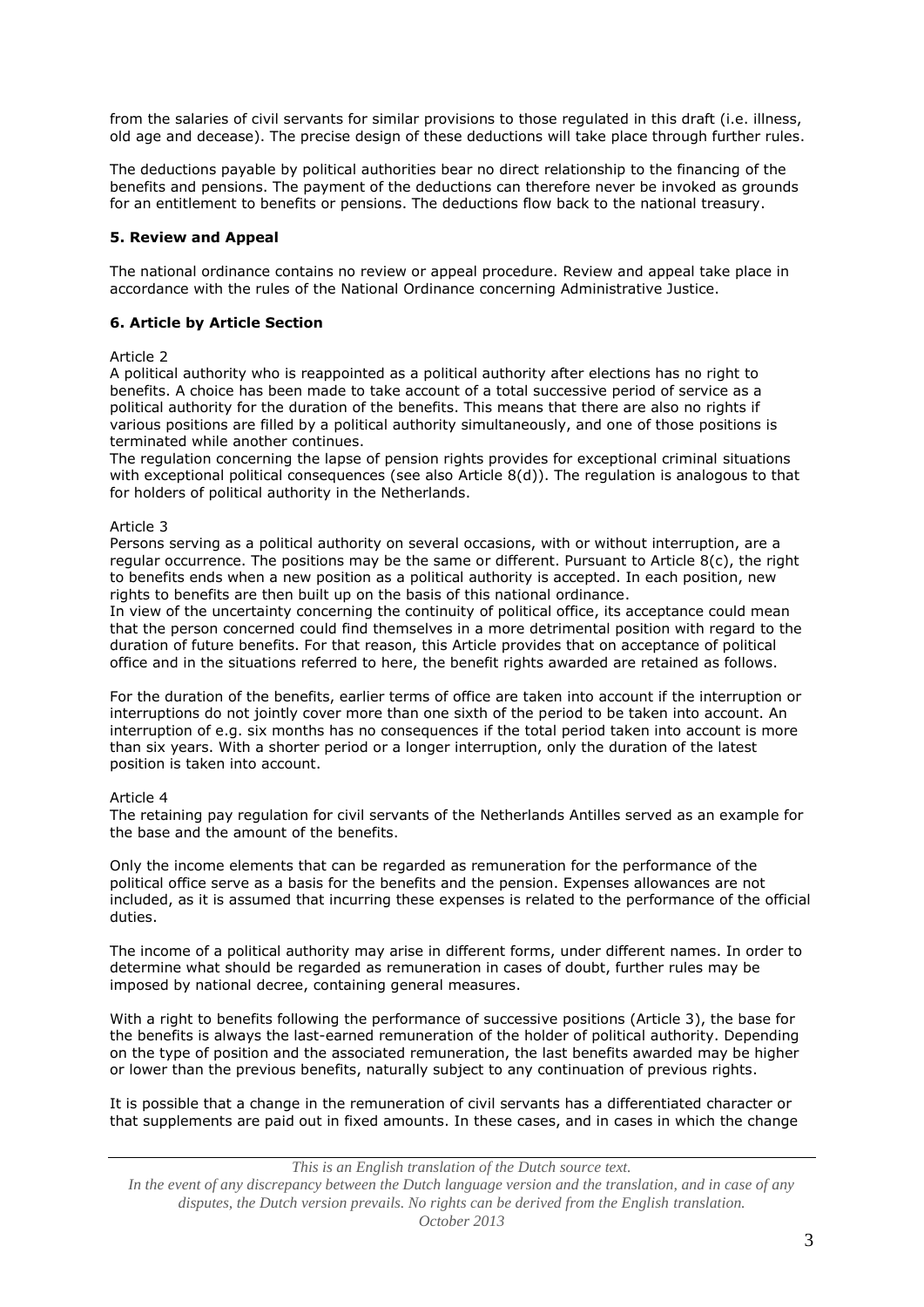in remuneration cannot automatically be expressed as an average percentage, further rules can be imposed by national decree, which are a balanced reflection of that change in remuneration.

### Articles 5 and 6

This provision affords a former political authority a degree of guaranteed income in the event of disability following the end of the benefit period. A thorough medical examination must take place, however.

The benefits can be extended with benefits for incapacity due to illness or disability. The relevant former political authority must apply for this personally. A committee of medical experts determines the degree of disability for the right to continuation of benefits.

Every two years, towards the end of the term, the persistence of the disability will be examined at the request of the person concerned. If the person concerned fails to submit such a request, the benefits will be discontinued at the end of the two-year term.

#### Article 7

During the period of entitlement to benefits, all income is settled with the benefits. The term 'from or in connection with work' means that both income from active employment and income arising from former employment (benefits) are taken into account.

Income that the person concerned already had before dismissal from office and that is still present at that time is in principle exempted from settlement with the benefits. After all, this income was also enjoyed together with the remuneration for serving as a political authority. An exception to this exemption from settlement is made for income that commenced up to one year prior to the dismissal. It is assumed that this income was started with a view to the discontinuation of the political office. The income or higher income arising from activities that commenced before the dismissal is also not exempted from settlement.

#### Article 9

This provision is consistent with the provisions concerning death benefits currently contained in various legal status and pension schemes.

### Article 12

Paragraph 1(a)

The time spent in all positions as a political authority is counted as years of service for the purpose of the determination of the pension. The time spent with an entitlement to benefits is also included in the years of service for the purpose of the pension, albeit only for half (paragraph 2). However, if the benefits are reduced through income from employment, it is assumed that pension rights are also built up in that activity. In order to avoid dual build-up of pension, the time with entitlement to benefits is not included for the purpose of the pension in that case.

#### Paragraph 1(b)

The calculation base for the determination of the pension is fixed for each of the (different) positions that the person concerned has held as a holder of political authority. Since the remuneration may differ for each position, so may the calculation base. The determination of the pension in such a case is explained under Article 13.

#### Paragraph 1(c)

The franchise is fixed on the date on which the right to a pension commences. This may be at the age of 60, but may also be later if the person concerned is serving as a political authority at that time.

### Paragraph 1(d)

The pension base consists of the calculation base less the franchise. If the last dismissal from a position as a political authority does not directly precede the date on which the right to a pension arises – in most cases at the age of 60 – the 'old' pension base must be raised to the level of the remuneration applying on the retirement date (indexation). The calculation base is then adjusted, pursuant to the provisions of Article 14, to the general remuneration changes that have occurred since the last determination of the remuneration associated with that calculation base.

*This is an English translation of the Dutch source text.*